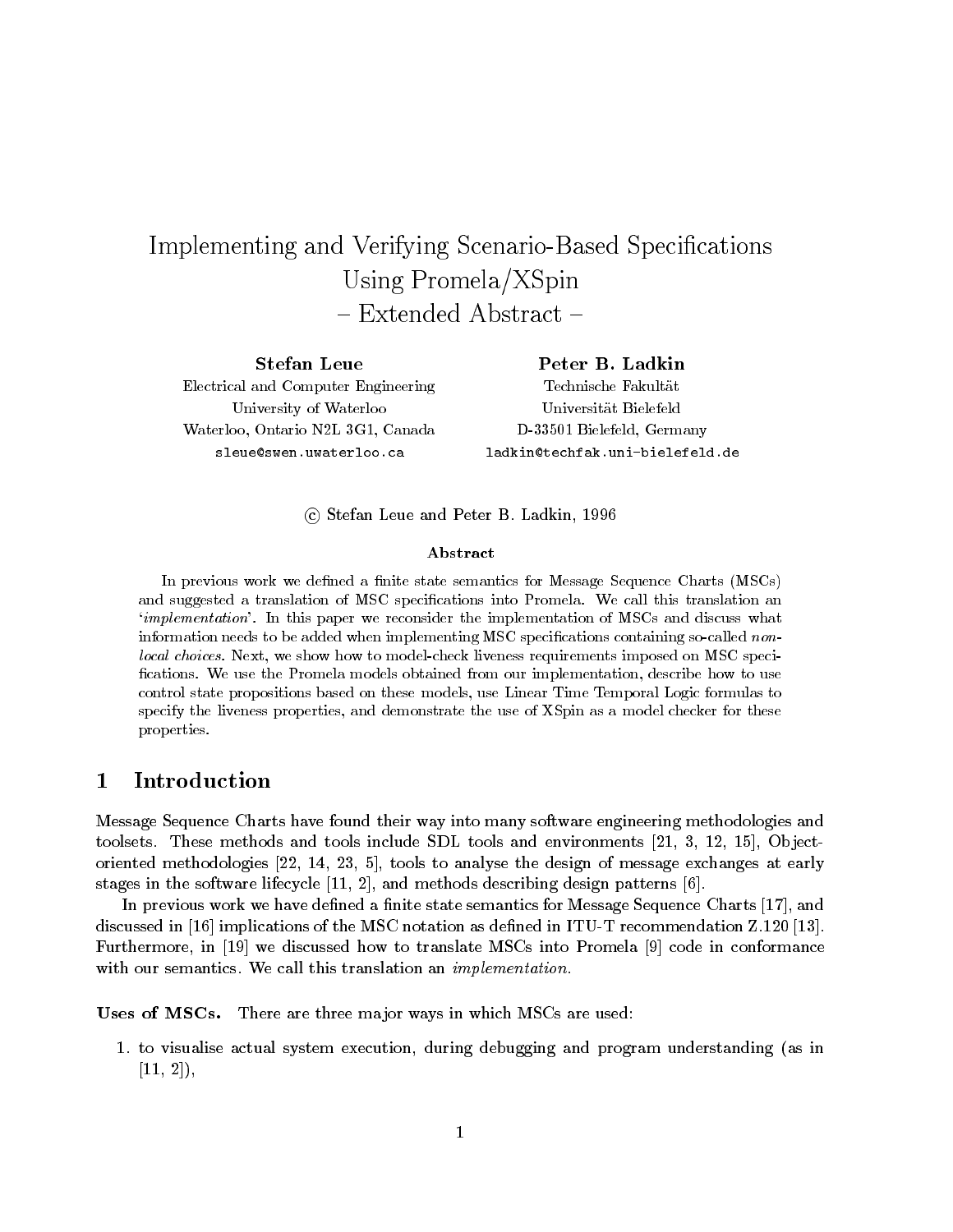- 2. as a language to document early design decisions (as in ObjecTime [23], EFD [11]),
- 3. to document test cases or functional validation criteria that an implementation must satisfy  $($ ROOM[23], SDT [1]).

Items 1 and 3 concern finite execution scenarios in which one event node corresponds to a single event and a single message. The standard calls such finite MSCs  $Basic\;MSCs$  (BMSCs). For examples of BMSCs consider the three MSCs on the left hand side of Figure 1. BMSCs are non-branching and non-iterating. In [17] we described how to represent BMSCs algebraically as so-called basic *Message Flow Graphs* (MFGs). Here we are not primarily interested in BMSCs since their meaning is straightforward and implementation is trivial. We interest ourselves here in MSCs describing repeating or infinite behavior, in which a given event 'node' typically represents many repeating events in an execution sequence (as, for example, statements in loops in procedural programming languages).

Composition of MSCs. When designers use MSCs at early system design stages to represent desired behaviour of the system, many BMSCs will typically be written, and these sets of BMSCs only make sense if some sort of relationship between individual BMSCs is intended. In practice, a single BMSC often corresponds to a particular software feature, described by a finite message exchange *scenario*. In the example in Figure 1 the MSC labelled MSC1 represents the scenario in which process P1 is requesting connection establishment from process P2 by sending a CR message (connect request), while MSC2 shows P2 answering by a CC message (connect confirm) and MSC3 shows P2 answering by a DR message (disconnect request). Intuitively, these scenarios form the building blocks for a simple connection establishement protocol provided their relationship is properly defined.

Explicitly to represent this relationship formally calls for some sort of composition operator. The latest version of the Z.120 standard introduces so-called *High-level MSCs* (HMSCs) to specify the interrelation of MSCs<sup>-</sup>. HMSCs may represent branching and iterating behaviour. Composition is described by a graph that we will call an  $HMSC\,graph$ . We'll use the following definition of HMSC. An HMSC graph is a graph with *start nodes* (nodes with only out-edges), end nodes (nodes with only in-edges) and interior nodes (nodes with both out- and in-edges). Each interior node is labelled either with a BMSC or with another HMSC graph. We assume that there is at least one start node and one interior node. The intuitive meaning is that the edges of an HMSC graph indicate control flow between BMSCs (or other HMSCs) that are the node labels. The composition of two BMSCs is thus represented by an edge between the corresponding nodes in the HMSC graph  $\,$  .

We define an *MSC specification* to be a collection  $S$  of one or more BMSCs, plus an HMSC graph  $G$  whose nodes are labelled with members of  $S$ . The MSC Specification in Figure 1 can thus be interpreted as specifying a simple connection establishment protocol in the following way: the request for connection establishment (node MSC1 in the HMSC on the right hand side of Figure

 $^1$  According to Z.120, both *conditions* in BMSCs and *composition* expressed by HMSCs can be used simultaneously. The expressive capability of HMSCs is greater because it allows expression of the n-fold repetition of a BMSC <sup>M</sup> for a fixed, finite n.

<sup>&</sup>lt;sup>2</sup>An HMSC graph that intuitively represents a single BMSC may be constructed as follows: a single start node leads to a single interior node labelled with the BMSC, leading to a single end node. Thus these particular HMSC graphs can be identied intuitively with the BMSCs with which they are labelled.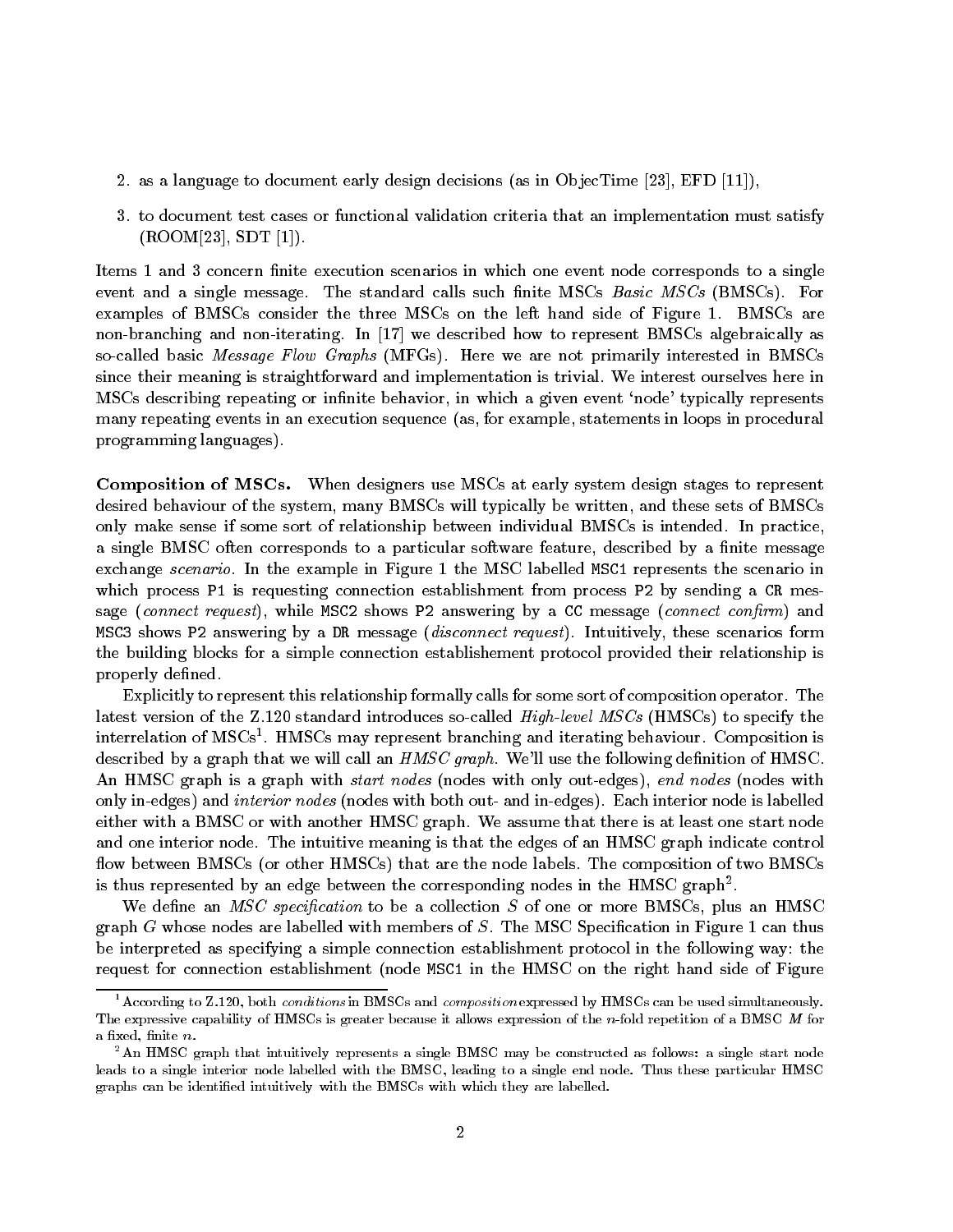1) can be followed either by connection conrmation (node MSC2) which means that the protocol ends, or by request of disconnection (node MSC3) which means that a new connection establishment must be attempted (loop back to note MSC1).

HMSC graphs hold out the hope for a clearer notion of MSC composition than possible with conditions. The MSC specifications with which we are concerned will involve HMSCs containing cycles: it is intuitively only possible to `visit' a given MSC node (corresponding to a communication event in the MSC) more than once in an execution sequence if there is some control path leaving that node which returns to it; the control path is some (here unspecified) construct of the BMSC of which that node is part plus edges in the HMSC graph. We note that many of the problems in interpretation noted in [17, 16] occur regardless of the syntactic form in which a composition is proposed. The current Z.120 HMSC proposal does not appear to contain syntactic restrictions that would avoid many of these interpretation problems. However, they become apparent when pursuing Promela simulations of MSC specification.

**Motivation.** We interested in implementing (i.e., simulating) MSCs because:

- 1. we want to demonstrate the practical use of MSCs in behavior specication; in particular,
- 2. we want to demonstrate the practical use of our semantics;
- 3. the synthesis of process code from MSCs requires an understanding of what behavior they express and the assumptions they embody, which can be most easily seen from simulation;
- 4. this is an exercise in translating MSCs into process code which reveals underspecied assumptions in the intended meaning of the MSCs;
- 5. we want to generate models that can be used for model checking properties of MSC specifications.

Choice of Promela/XSpin. We chose Promela/XSpin because Promela provides all necessary concepts (sending and receiving primitives; parallel and asynchronous composition of concurrent processes; and communication channels) that were necessary to implement MSC specifications. Furthermore, the XSpin  $[9, 8]$  tool allows for randomly simulating Promela specifications, which helps in debugging, and for model-checking of properties expressed as LTL formulas. The availability of suitable language features and the simulation capability distinguishes Promela/XSpin from other finite state modelling language and model checker packages like for example  $SMV$  [20]. The communication primitives and channels that are readily available in Promela would need to be hand-coded into SMV specifications in order to obtain models identical to the ones we obtain from our Promela implementation.

#### 2Implementation of MSCs.

We briefly reiterate some implementation decisions discussed in [19]. First, the graphical object MSC specication is translated into a corresponding Message Flow Graph [17]. See Figure 2 for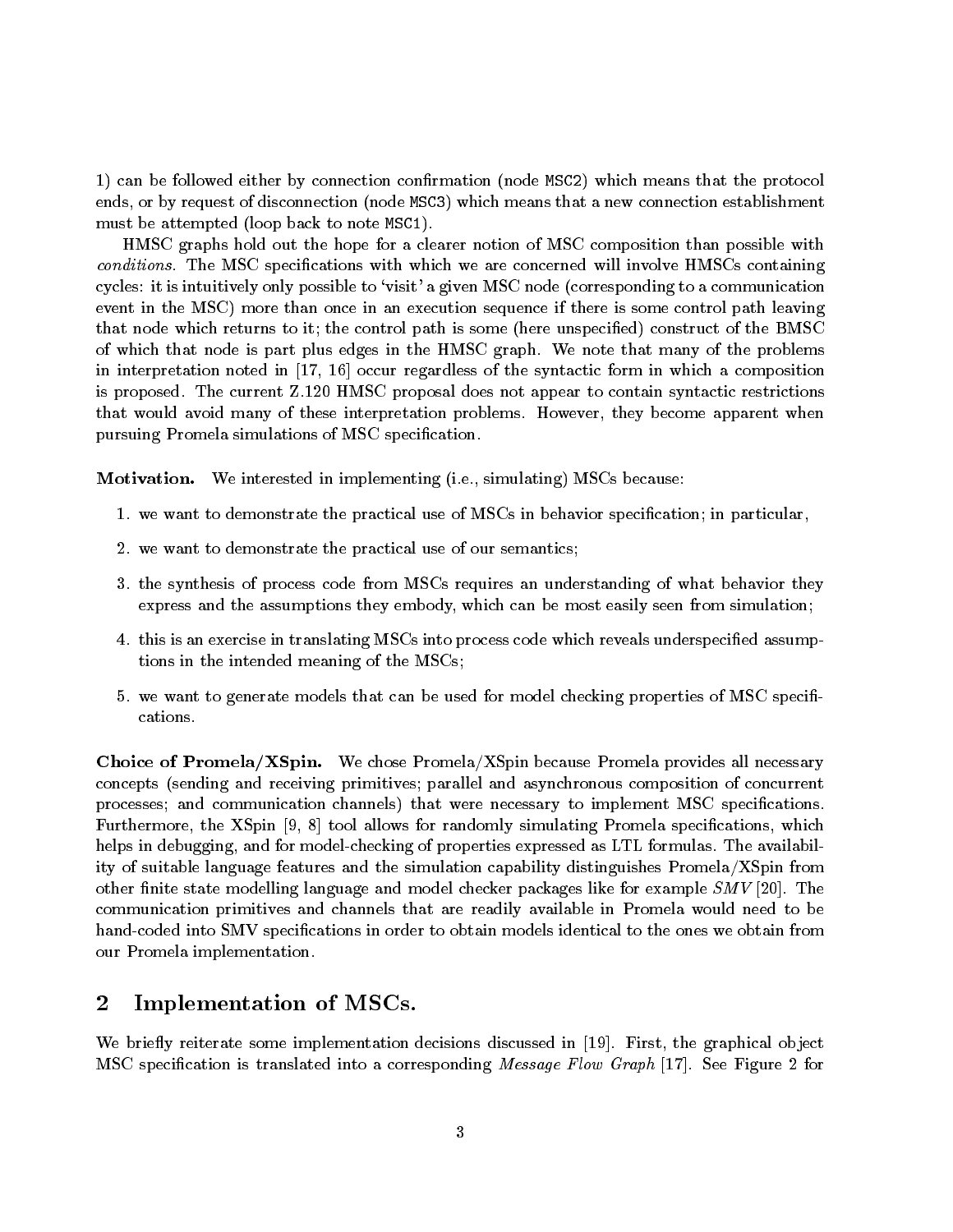

Figure 1: MSC Specification 1.



Figure 2: Message Flow Graph 1.

the MFG corresponding to the MSC specication in Figure 1. Figure 9 shows a possible Promela  $\rm{implementation}$  as suggested in  $\rm{[19]}$  . Further implementation choices included:

- Every process  $(Z.120 \text{ terminology: 'instance'})$  in an MSC specification is mapped to exactly one Promela process. The Promela processes are instantiated concurrently when the whole Promela specification becomes incarnated, see the { atomic { run P1(); run P2() } } statement in Figure 9.
- $\bullet$  -Message arrows are represented by Promela channels. This allowed for modeling so-called "message crossing". Also, as messages in MSCs can be exclusively either on-the-way or not, the capacity of these channels was defined to be 1.
- $\bullet$  -Message  $sena$  and  $receiver$ events are modeled by the corresponding Promela statements (e.g.,  $\blacksquare$ tu!CR and tu?CR, respectively).
- $\bullet$  -Branching in MSCs was modeled using Promela labels and goto statements.
- $\bullet$  It was necessary to ensure that certain sequences of Promela statements were executed atomically using the atomic clause.
- There is no notion of `channel' explicit in MSCs, therefore there can be no blocking-send statement in the corresponding Promela code. We used  $full(...)$   $\rightarrow$  skip statements to model the non-blocking send of an MSC.
- $\bullet$  -Keceive statements, however, are blocking. This was implemented using a Promela guardstatement pair, see for an example the vw?[CC] -> vw?CC statement pair in Figure 9. It was particularly important to guarantee atomicity of these guard-statement pairs.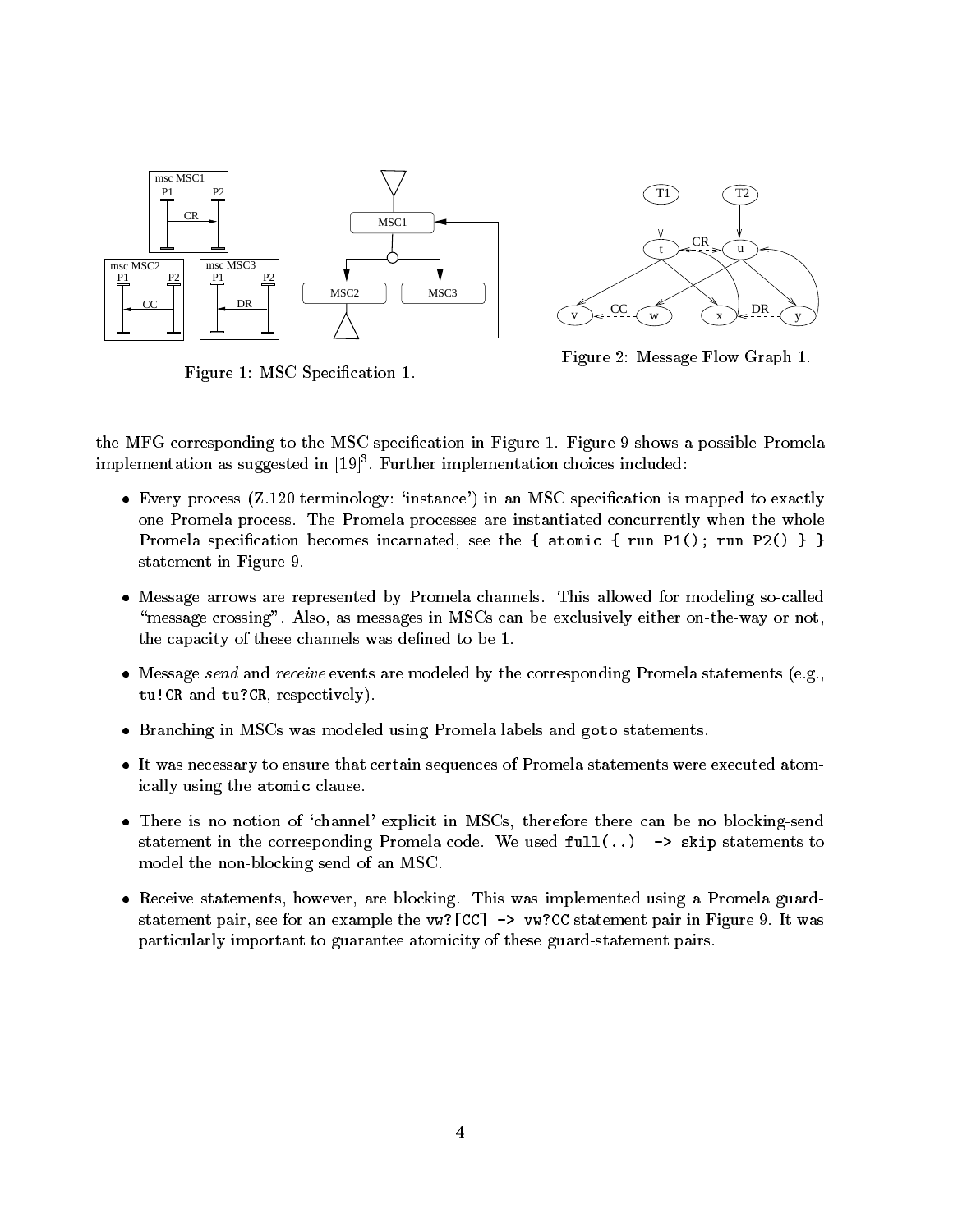

Figure 3: MSC Specification 2, with non-local choice

#### 3Implementing Non-Local Choice

The MSC in Figure 3 is similar to the example in Figures 1 and 2. It describes a simple data exchange protocol. P1 transmits data by a DA PDU. Then, two scenarios are possible: either P2 confirms receipt with a DC PDU or, due to some unspecified internal decision, P1 requests explicit acknowledgement from P2 through an RC PDU.

The implementation of this MSC in Promela (Figures 6 and 7) illustrates some of the intricacies of using HMSCs (or 'conditions') to compose BMSCs to form MSC specifications: the "n-th-cyclesame-choice" condition seems to be what users intuitively understand this MSC to express. This condition says that when P1 has gone through  $n$  iterations of the cycle described by the conditions C1 and C2, and if P1 is ahead of P2, then later when P2 reaches the  $n$ -th cycle it will make the same left-right decision in C2 that P1 made in its n-th cycle. If in an implementation P1 were to decide to "go left" (continue with MSC MSC2), and P2 were to decide to go right (MSC3) at the same choice point on the same iteration, then the system would block (it would either dead- or livelock depending on the implementation) because both processes would be waiting for a signal to be sent by the other process. This is not what users understand this MSC to express. Such an "n-th-cycle-same-choice" branching in C2 was called a 'non-local choice' in [17, 16] because these choices somehow have to be synchronised by both processes despite the fact they occur at different points in the execution sequence.

It turns out that the synchronisation required by this kind of MSC cannot be implemented in a local, non-coordinated, fashion, in contrast to the situation for MSCs in which a process may branch control without synchronising with other choices, as for example in Figure 1. [19] discussed two somewhat unsatisfactory variants of the implementation of the example in Figure 3.

Executing Non-local Choice with history variables. As described in [16], existence of a history variable that records the left-right choices is implied by the intuitive meaning of the choicesynchronizing processes P1 and P2. We argued that the length of this variable is finite but potentially unbounded. As Promela only allows for the description of nite-state systems, we must bound the size of the history variable, thereby only approximating the history variable algorithm informally

<sup>&</sup>lt;sup>3</sup>Note that we suggested two alternative implementation strategies of branching MSC specifications: the waitand-see strategy and the history variable based coordination of both processes. Here we have chosen the wait-and-see strategy, for more discussion see Section 3.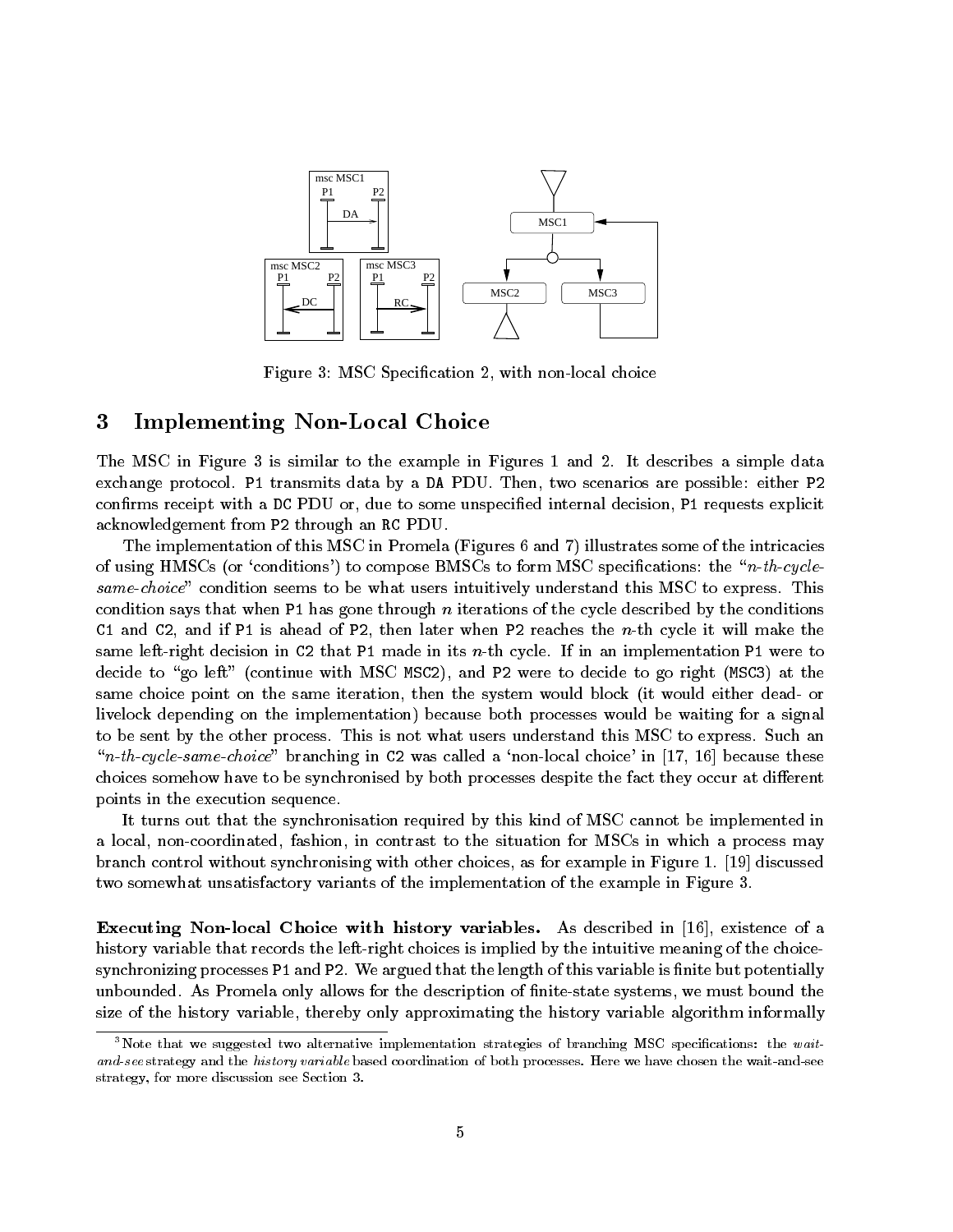described in [16].

We use  $N+1$  global history variables: variables i1 ... iN and variable hist. In our example,  $N=2$ . Process Pk keeps track of the iteration it is on by setting history variable ik. However, the choice history only records M previous choices  $(M$  is thus the bound on the size of the choice-history variable), so ik is approximated by  $nk = ik \mod M$ . Let  $0..N = \{x \mid x \in N$  aturals  $k \in \{0 \le x \le N\}$ . The choice-history variable is hist:  $0.(M - 1) \rightarrow \{0,1\}$ , initialised to 0. (There is only one choice-point per iteration in this example and only a two-way choice  $-$  hist would generally be a doubly-indexed array hist:  $0..(M-1)\times choice\text{-}points$  .)  $\rightarrow\text{-}branch\text{-}labels$  .)

A value hist  $[k] = 0$  indicates that the process first reaching this branch point in the k'th cycle went 'left'; a value of 1 indicates that it went 'right'. (Since the initial value of hist also has a meaning as a branch choice, Pj checks whether hist[k] has been previously set by checking whether some other nk is greater than  $n_j$ , which must be done in any case, as we see next.) Pk is the only process setting ik and nk and may only set hist[m] if  $n \_m \ge n \_j$  for  $k \ne j$  when ik= k, otherwise it must follow the decision indicated by the value of hist  $[k]$ .

Figures 6 and 7 show the suggested implementation of the non-local choice example. P1 sends DA as an atomic event. In the next atomic step, P1 checks whether it is allowed to set the history variable, or whether it has to follow the path determined by P2 as recorded in the history variable. If P1 may determine which branch to take in the  $n$ -th cycle, it will make a nondeterministic decision.

Implications of the History Variable length. We saw that the capacity of the history variable determines the amount by which processes P1 and P2 can 'diverge'. The Promela code will only correctly simulate the MSC specification if at all times the difference between the number of the cycle that P1 is on and the number of the cycle that P2 is on is  $\leq M$ . If one process runs ahead of the other by more than <sup>M</sup> cycles, the Promela code will not correctly simulate the MSC specication. A bound on the 'cycle difference' may currently not be specified in MSCs. In fact, as we have noted in previous work, liveness properties such as requiring that a sent message is eventually received are underdetermined by the current standard. It is easy to see that a 'cycle-difference' bound ensures progress of both processes and therefore that this requirement entails a liveness property.

Experimental results. The experimental simulation with XSpin shows that this implementation of the history variable algorithm satisfies the  $n-th-cycle$ - same-choice condition but does not prevent the system from blocking. This is in accordance with our semantics and has the following explanation. Consider the following scenario: the system in Figure 3 starts executing, P1 makes *n* consecutive right decisions, and P2 is in its m-th cycle  $(n > m + 1)$ . Now, P2 queries the global history variable and follows the right decision that P1 made in the  $m't$ h cycle and receives RC. In the  $m + 1$ 'st cycle, P2 will again perform a right decision, as determined by the global history variable, but find no message RC to be received. This is because, as we argued in  $op. cit.$ communication in MSCs in non-buffered and therefore  $n > 1$  repeated sendings of a message by a given 'MSC arrow' ( $=$  message instance) can be received by one receive event. (We retain in the system state a single copy of a message instance that has been sent but not received, and remove this copy when the message is received. A second message-send of an unreceived message instance does not change the system state because the instance is already recorded in the state. One must also be careful to distinguish the *contents* of a message, which may be identified with message type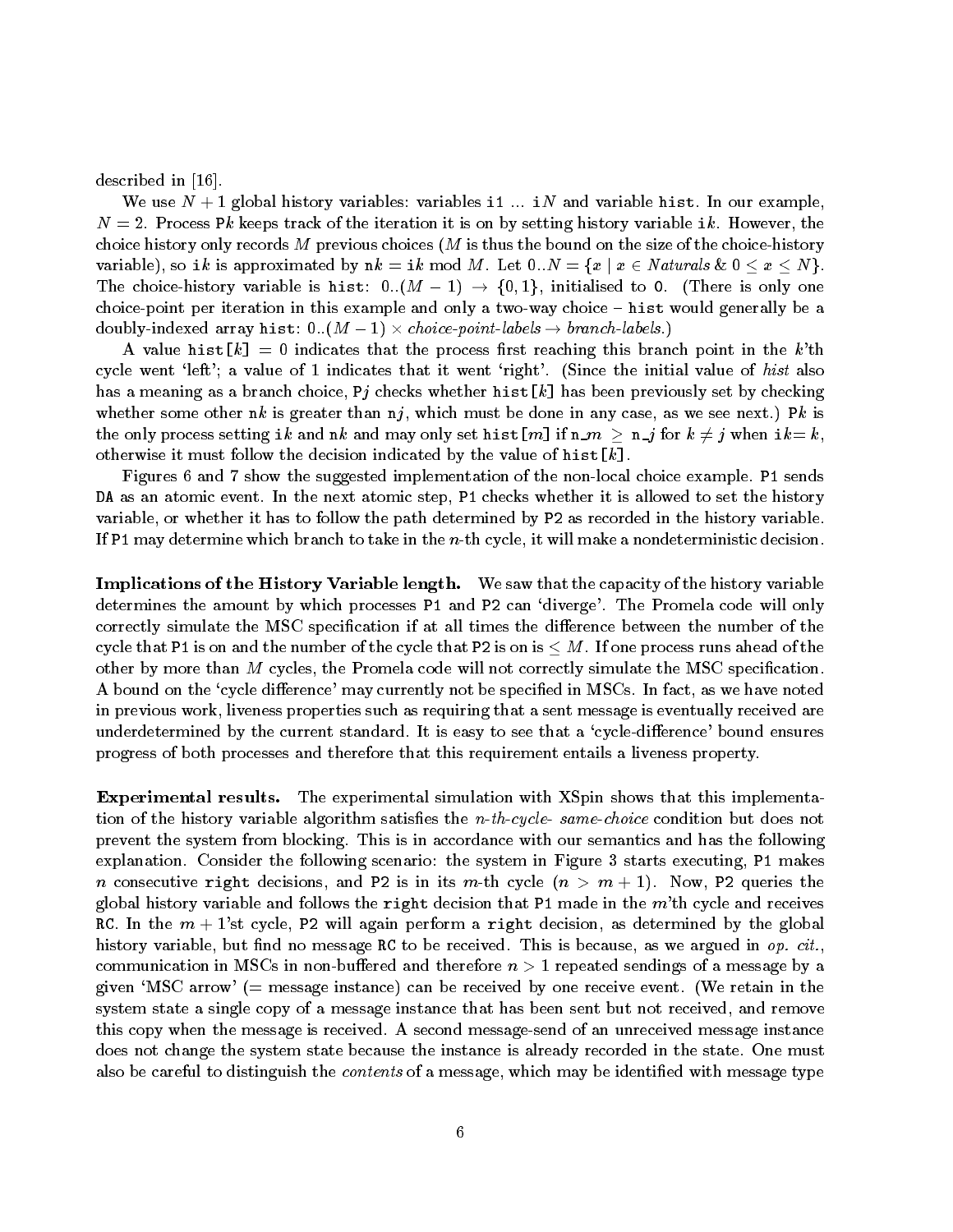

Figure 4: MSC example with non-local choice and explicitly represented channels

in MSCs, from a message instance. An MSC may contain multiple arrows representing the sending of a single contents. These multiple arrows are different instances of the contents and the MSC state retains a copy of the instance in our semantics.)

This scenario leading to deadlock may be avoided. We will describe how in the next section. However, any such suggestion must necessarily involve an extension to the expressive capabilities of the MSC language as it now is.

#### 4Introduction of Channels with Capacities

The example in the previous section shows that recording the history of choices that the system makes with respect to non-local choice situations does not suffice to provide a non-blocking interpretation (i.e., a set of execution sequences, none of whom block) of the specification. To provide a non-blocking interpretation, we may add another history variable, a counter variable recording the number of sendings and receivings of message instances. [17] contains simple examples of potential MSC execution sequences during which this variable would be unbounded; this happens when repeated message instances are continually sent faster than they are received, throughout a non-terminating execution. Employing such counting variables while continuing to admit such executions yields an infinite-state system. However, [16] argued for the inherent finite-stateness of MSC specications. So adding such counter variables is not obviously consistent with other requirements on the interpretation of MSCs.

Making Channels explicit. A chief argument against the use of message queues for the interpretation of the communication mechanism in MSCs follows from the what-you-see-is-what-you-get (WYSIWYG) requirement on specications and specication languages. For a visual graphical specification style like MSCs, this means either not adding information that is not explicit in the diagram, or extending the language to capture such information. (We argued in [17, 16] for an extension to capture underdetermined liveness properties, but for omitting histories since they weren't already explicit. We also noted, and again above, that histories were required in any case reasonably to interpret some already-standardised MSC syntactic constructs.)

This WYSIWYG requirement on specication languages entails that when introducing history variables for messages in MSCs their existence should be made explicit in the graphical represen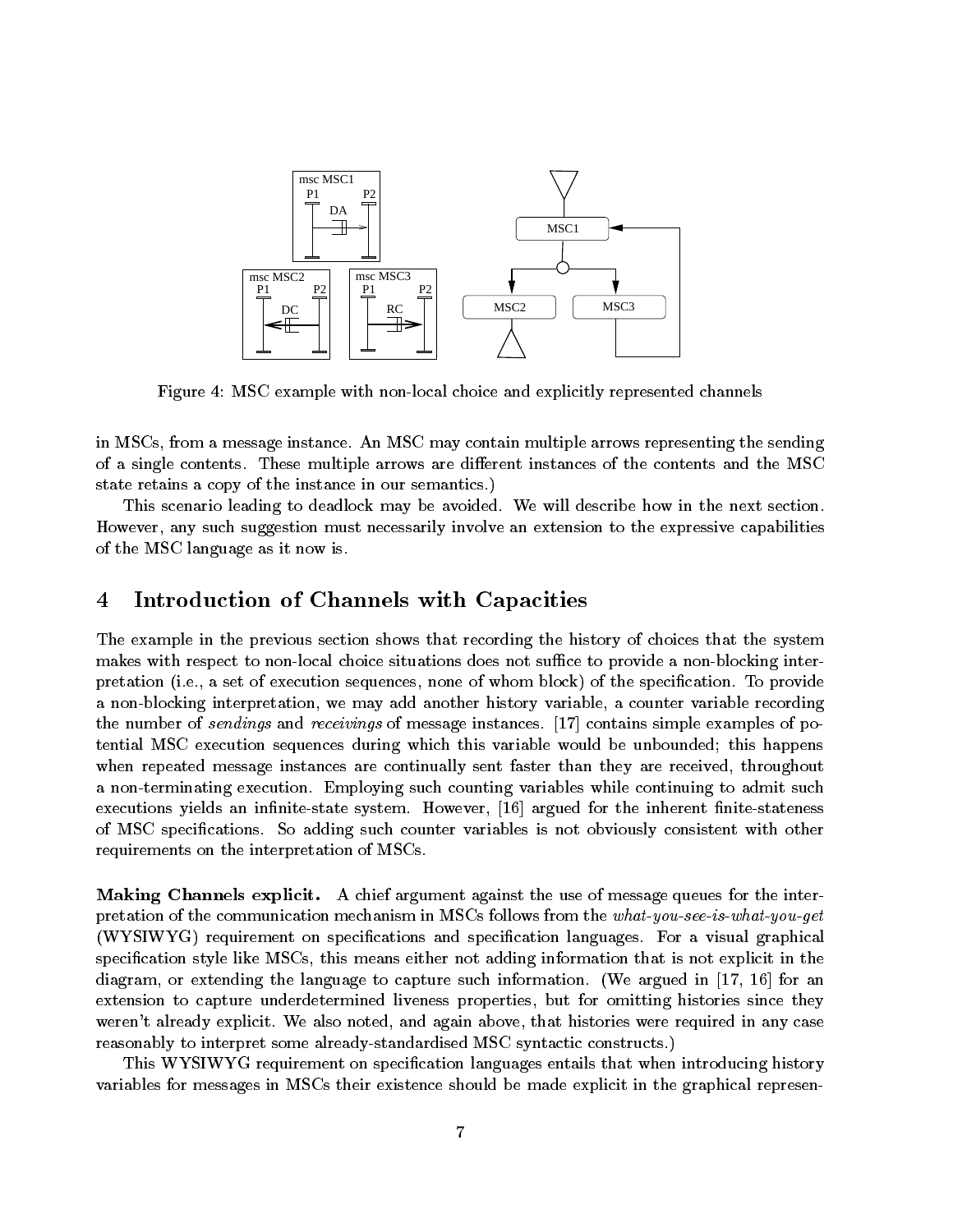tation of MSCs, which means an extension to the syntax defined in the Z.120 standard. Figure 4 shows a possible syntactic representation of channels. We map each message arrow onto one channel. In some situations it may be useful to require different messages to be sent across one channel. This may syntactically be done by attributing channel symbols with name labels, and to understand messages crossing channel symbols with the same name label to be passed along the same channel.

## Some Suggested Criteria for Introducing Channels.

- 1. Channels serve messages following a first-in-first-out strategy.
- 2. Channels should be free of loss: this requirement may be weakened later.
- 3. Channels have a specific (finite of infinite) capacity.
- 4. The semantics of the MSC send primitive should be changed from non-blocking to blocking. MSCs as they now are have no notion of channels and capacities, therefore there was no point to defining the send primitive as blocking. However, with the introduction of channels and capacities this now makes more sense. Channels with infinite capacity never block on a send, but the blocking becomes important as we introduce channels with finite capacity.
- 5. The syntactic denitions in [17] would no longer be appropriate for MSCs-with-channels. However, a semantics can easily be given, in particular by translating an MSC specification into a collection of *Communicating Finite State Machines* [4]. Furthermore, a formal operational semantics for Promela is currently under development), nence  $\overline{\text{m}}$ s-with-channels  $\overline{\text{m}}$ could inherit a formal semantics from the Promela translation once this Promela semantics is given.
- 6. The MSCs obtained by introducing unbounded channels cannot be implemented using Promela, whose expressive capabilities are limited to finite-state systems

Benefits. The suggested introduction of channels with finite capacities does not guarantee deadlock-freedom for MSCs . However, we conjecture that blocking due to non-local choices can be  $$ avoided by this mechanism. A more-detailed study of how one might introduce channels, and what properties those channels should have, is however not our main topic in this paper. We wished mainly to note how introducing them would solve a problem with 'anomalous' blocking execution sequences. The problem could also be solved by simply accepting the blocking execution sequences as valid executions of the MSC specification.

#### 5Finite State Implementation

Two of the constructs we have suggested lead to an infinite-state model:

<sup>4</sup>According to G.J. Holzmann, personal communication.

 $5$ For necessary and sufficient criteria for MSCs to be deadlock-free see [18].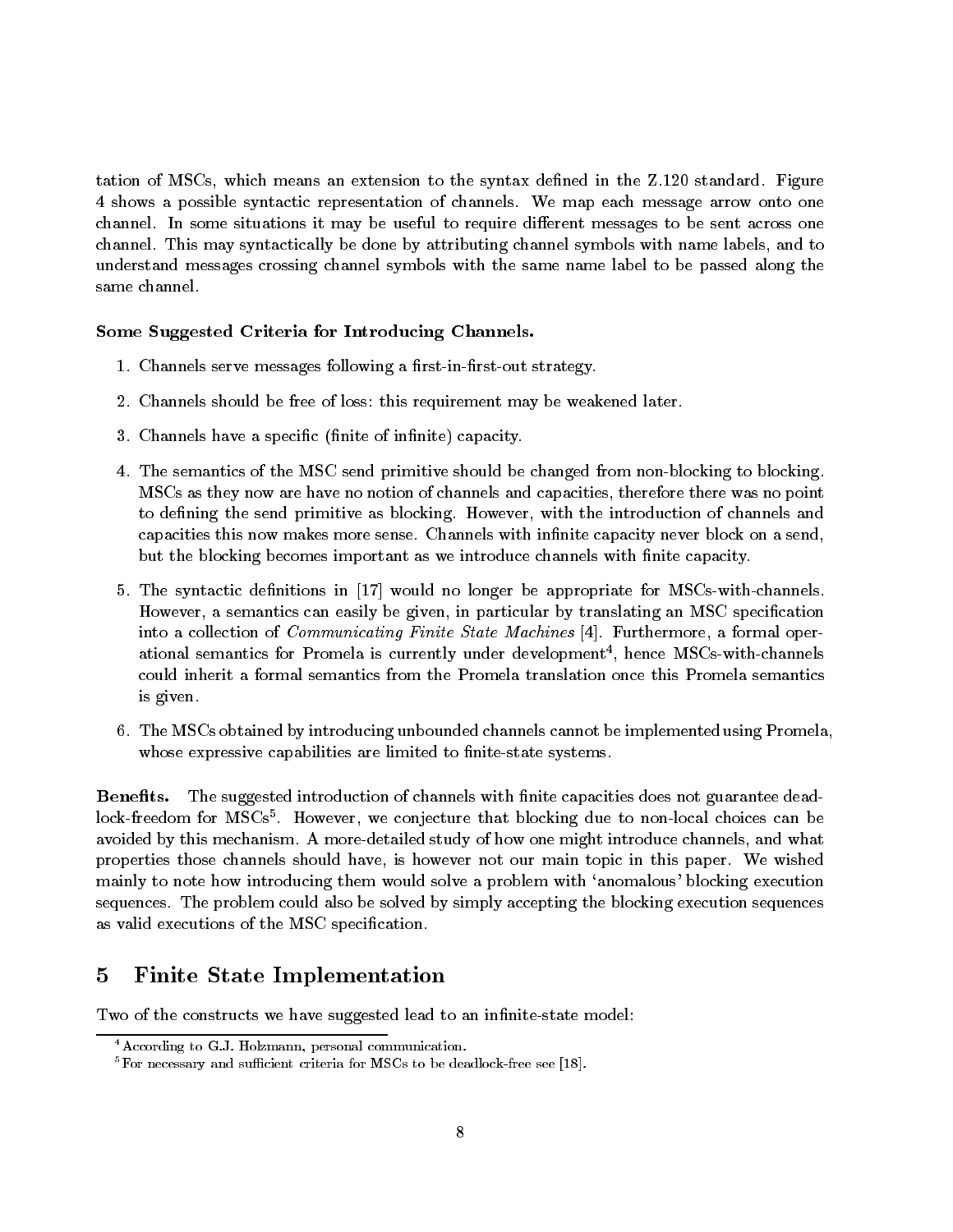

Figure 5: MSC example with non-local choice, explicitly represented channels, and explicit capacities for the non-local choice history variable  $(=8)$  and channels  $(=3, 3 \text{ and } 1)$ 

- $\bullet$  non-local-choice  $nisory$  variable(s), and
- $\bullet$  channels associated with message arrows.

However, finite-state-space validation techniques as well as an implementation using Promela require a finite-state-space model. Any Promela implementation must therefore limit both the capacities of the channels and the length of the history variables for all non-local choice situtations to finite values. We represent these restrictions using appropriate labels on channel symbols and the final-condition symbol leading into a non-local choice situation, as seen in Figure 5. Figures 6 and 7 show the corresponding Promela source code.

Making the History Variable Length explicit. Following the WYSIWYG requirement discussed earlier, not only the existence of channels and their capacities should be made explicit in MSC specications, but also the existence of a history variable and its capacity. Figure 5 shows a possible representation for the presence of a history variable (the diamond shaped connector) and the limitation of its length to 8 (the number in the diamond's interior).

Experiment and limitations. Limiting the capacity of history variables and channel capacities leads to a number of limitations when executing the Promela implementation.

- 1. Figure 8 shows an execution trace generated by Xspin based on the implementation of the MSC specication in Figure 5 as given in Figures 6 and 7. Events in a trace generated by XSpin are totally ordered (by virtue of their absolute distance to the top of the beginning of each process axis). The left axis corresponds to the Promela process generated as a father to processes P1 (middle axis) and P2 (right axis). Note that the maximum divergence between the P1 and P2 is 3 as a consequence of the capacity of the now blocking communication channel xy, which is 3.
- 2. As the send primitive is now blocking, processes will not send to a full channel. This excludes a number of interleavings as possible traces of the system. Note that in the implementation without bounded channel capacities a subtrace (!DA, !RC) <sup>4</sup> could be part of an admissible execution sequence, this is not the case for the example in Figure 5.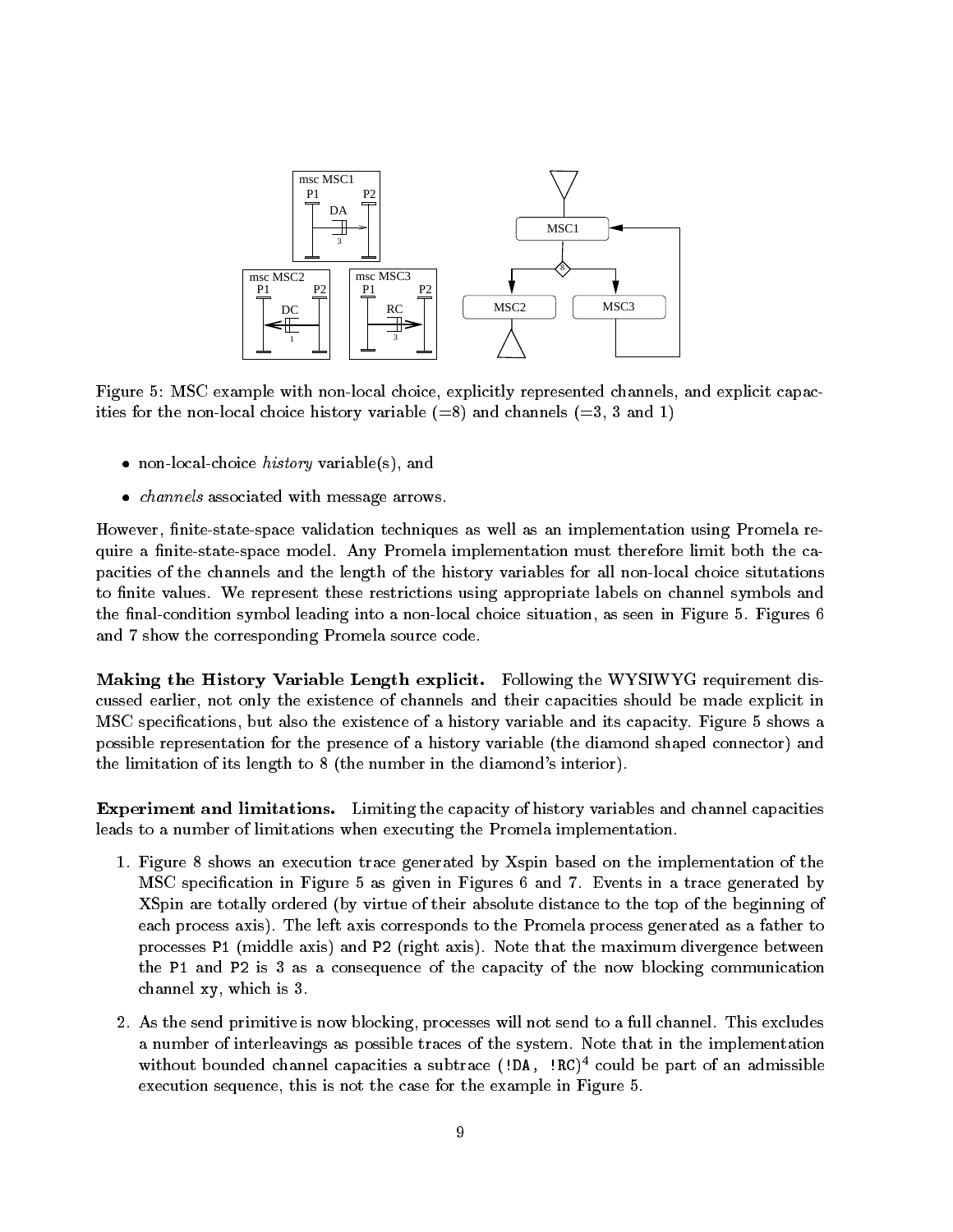```
/* Length of history variable */
#define M 8
/* Channel capacities */
#define Ctu 3
#define Cvw 1
#define Cxy 3
mtype = {DA, DC, RC};
chan tu = [Ctu] of { byte };
chan vv = [Cvw] of \{ byte \};chan xy = [Cxy] of { byte };
int hist[M]; /* history variable */
int n1; /* # of iterations through non-local choice by P1 */
int n2; /* # of iterations through non-local choice by P1 */
int i1; /* act index to hist for P1 */
int i2; /* act index to hist for P2 */
proctype P1()
{ C1:
   tu!DA;
 atomic{
   if
   :: (n1 < n2) && (n2 - n1) <= M -> /* P1 lacks behind */
                                      /* Decide according to hist */<br>/* go 'left' */
      if
       :: hist[i1] == 0 -> goto C20 /* go `left' */
       :: hist[i1] == 1 -> goto C21 /* go 'right' */
      fi
   :: (n1 >= n2) && (n1 - n2) < M -> /* P1 is ahead */
      if /* Random choice betw 0 and 1 */
      :: hist[i1] = 0; goto C20
      :: hist[i1] = 1; goto C21
      fi
   fi;
   C20:
      n1 = n1 + 1; i1 = n1 % M;
      vw?[DC] -> vw?DC;
      goto END;
   C21:
      n1 = n1 + 1; i1 = n1 % M;
      xy!RC;
      goto C1}
 END: skip}
```
Figure 6: Implementing non-local choice using a history variable with bounded length and channels with bounded capacity, Part 1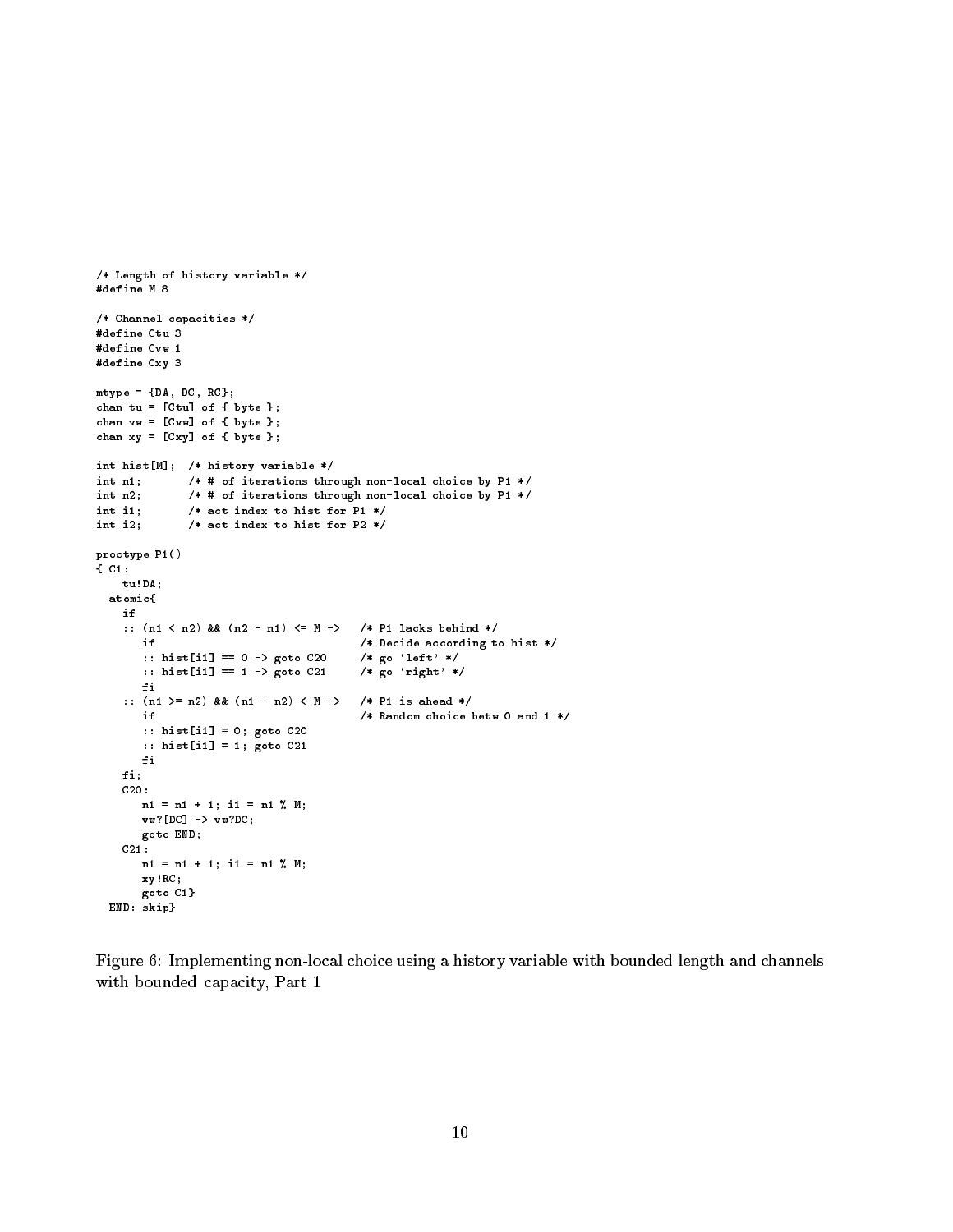```
proctype P2()
{ C1:
  atomic{
   tu?[DA] \rightarrow tu?DA;
  atomic{
    if
   :: (n2 \leq n1) & & (n1 - n2) \leq M \rightarrowif
       :: hist[i2] == 0 -> goto C20
       :: hist[i2] == 1 -> goto C21
       fi
    :: (n2 >= n1) && (n2 - n1) < M ->
       if
       :: hist[i2] = 0; goto C20
       :: hist[i2] = 1; goto C21
       fi
    fi;
    C20:
      n2 = n2 + 1; i2 = n2 % M;
       vw!DC;
       goto END;
    C21:
      n2 = n2 + 1; i2 = n2 % M;
      xy?[RC] -> xy?RC;
       goto C1}
  END: skip}
init { n1 = 0; n2 = 0; i1 = n1 % M; i2 = n2 % M;
       atomic { run P1(); run P2() } }
```
Figure 7: Implementing non-local choice using a history variable with bounded length and channels with bounded capacity, Part 2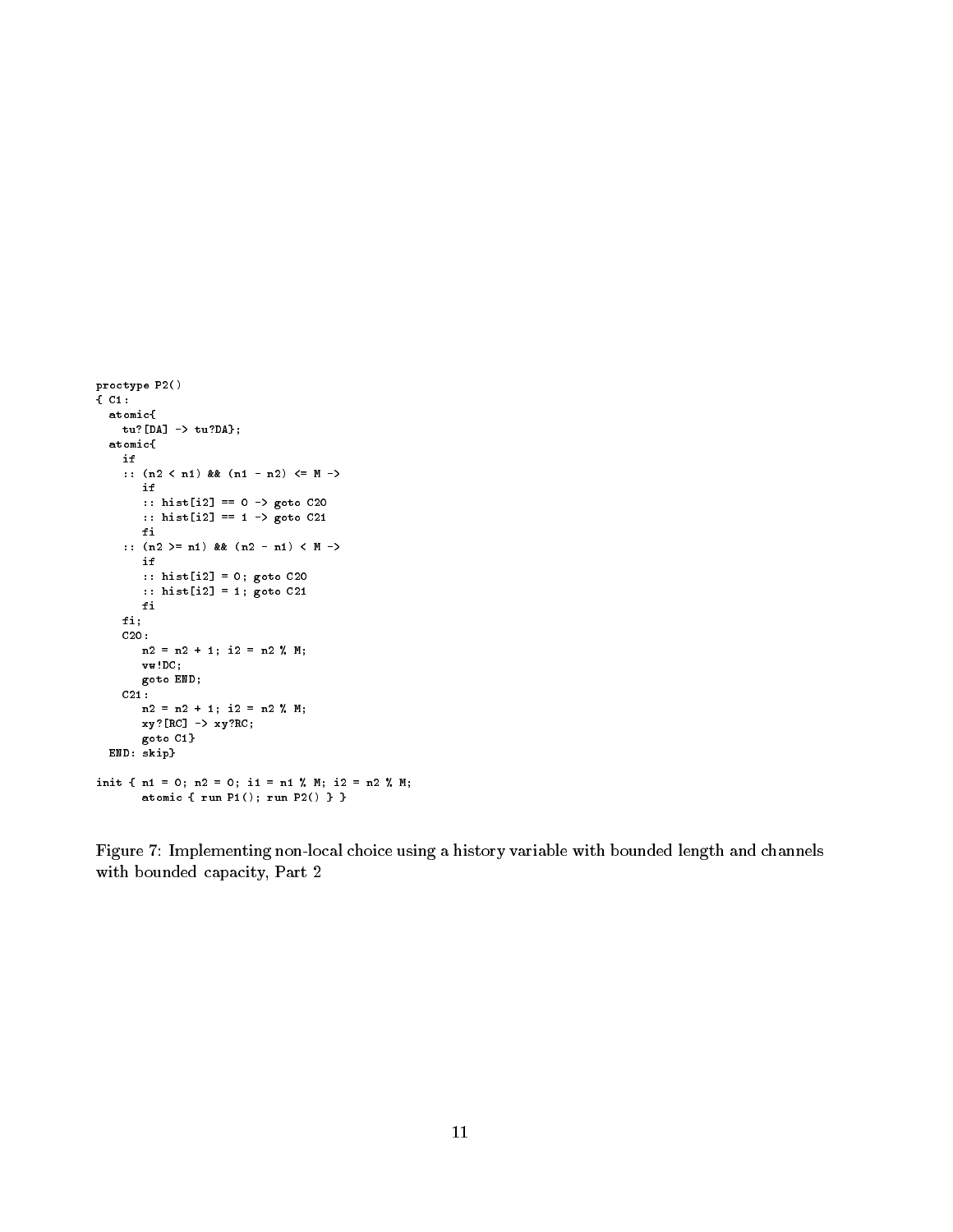

Figure 8: Trace of MSC specification generated by random simulation using XSpin

3. As argued eralier, the size of the history variable limits the divergence of processes P1 and P2. In the example in Figures 6 and 7 P1 could be at most 8 cycles ahead of P2. However, the limitation of the capacity of channel xy is more constraining, limiting the maximal divergence to 3. Obviously, both channel capacity as well as history variable length have strong bearing on the potential divergence of the processes.

#### 6Verifying Temporal Properties.

The translation of MSCs into a language like Promela can prove helpful in two main ways. First, as mentioned above, the translated Promela model allows simulation and animation of an MSC specification, which may help in debugging early system designs. Second, as we argued in  $[16, 17]$ MSCs underspecify liveness properties, and temporal logic can be used to specify the additional liveness properties. Desired liveness properties specifiable in LTL may be checked in Promela, thus Promela can support this extension of the MSC language.

It is possible using LTL (linear-time temporal logic) to specify properties on the Promela model generated from an MSC specication that this model cannot guarantee. For example, consider MSC 1 in Figure 1. Suppose we wish to assert that process P2 will always eventually send a message of type DR. XSpin is a state-based, and not an event-based verifier, so we need to define state predicates specifying the control-state of the process with respect to the events defined in the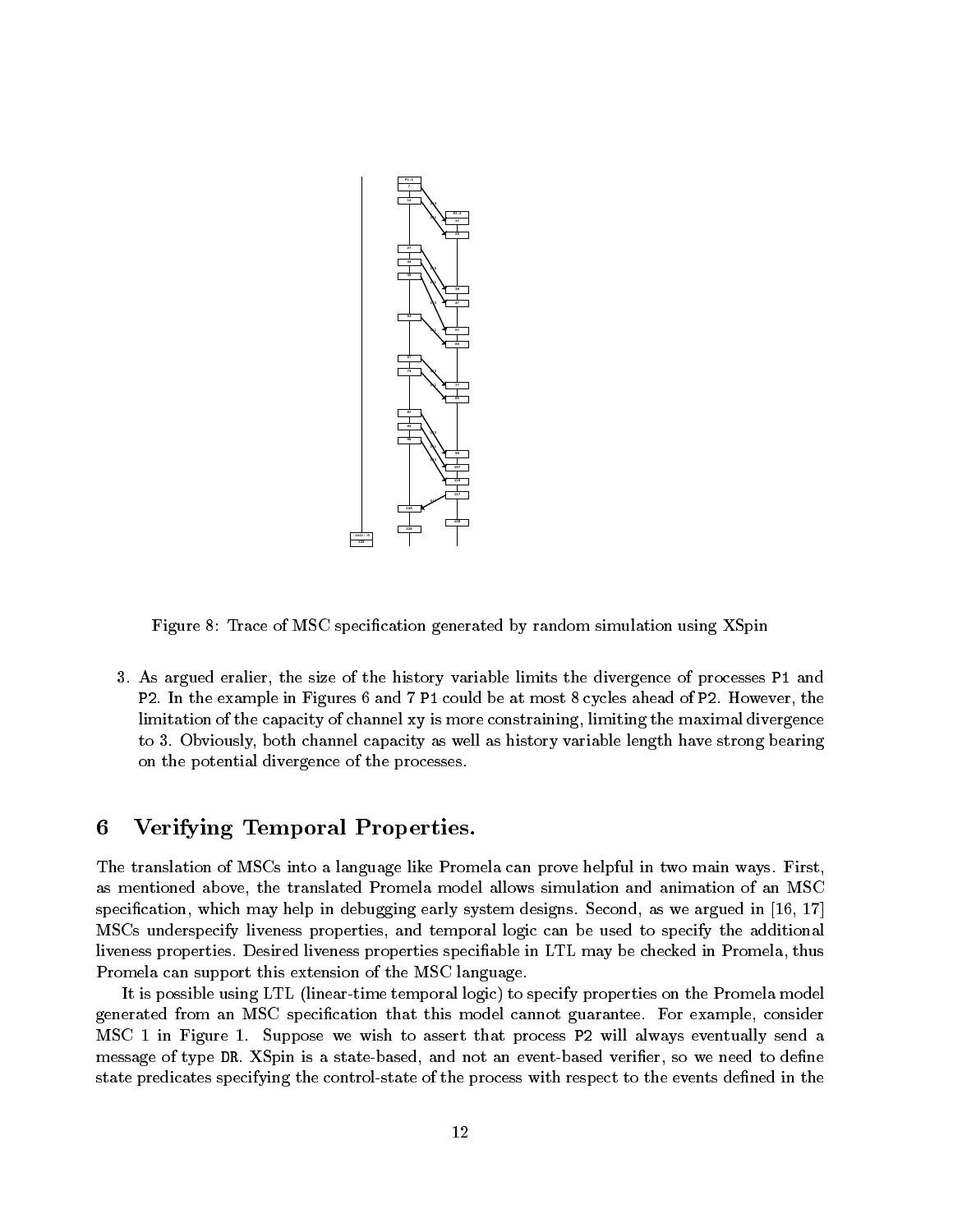MSC. Define a state predicate ta\_ (for 'taken') such that ta\_x holds iff the last state transition was a sending of a message of type x. The desired assertion is expressed by the LTL formula

## $\Box \Diamond ta\_DR$

(We also define and use references to the control state of individual processes in the Promela code as XSpin-LTL propositions.) The property that a message of type DR will always eventually be sent cannot hold, because P2 may eventually decide to execute the left path that describes transmission of a CC message followed by termination, along which path the system cannot ever again reach a state in which ta\_DR holds.

The XSpin environment allows model checking of LTL formulas based on Promela models [7, 8]. LTL formulas can be entered in XSpin, and a preprocessor translates them into so-called never claims [9, 10]. How can a basic proposition like  $ta_x$  be defined as a basic proposition in Promela? We make use of a predefined Promela predicate of the format process\_name[pid]@label\_name. process name is the name of a process as defined in the proctype clause; pid is a process identification number, generated by incrementing a counter starting at 1 each time a new process of any type is incarnated; label name is a statement label in the Promela code. In order to refer to such a predicate, it is assigned a name pred name by a #define clause.

In  $[19]$ , the communication event as well as the control-flow branching was included inside a Promela atomic clause. In order to implement the  $ta<sub>-</sub>$  predicate properly using Promela labels, we removed the the control-flow branch statement from within the atomic clause and labeled it. Figure 10 shows the Promela code implementing the MSC in Figure 1. Labels aftersCR, aftersCC and aftersby denote points in the process control now as needed to denne  $\iota a_-$  .

As expected, the XSpin verifier detects a violation of the LTL claim []  $\leftrightarrow$  aftsDR which is the translation of the LTL formula  $\Box \Diamond ta$  DR. For debugging, XSpin can run a guided simulation into the state that violated the claim, and the violating trace is illustrated using an MSC (see Figure 12). The online use of this MSC enhances debugging because placing the mouse on individual MSC events highlights the Promela code (in another window) corresponding to those events; and it attempts to indicate how the temporal property is violated.

We ran a few more temporal properties through the XSpin verifier to experiment. Table 1 lists the results. In particular, Property 3 expresses an important consistency condition for the protocol represented by the original MSC. This property basically states that once a CC (connect confirmation) has been sent it is not possible to send a DR (disconnect request) afterwards.

#### 7Summary and Outlook

We noted that simulating MSC specifications had advantages for system designers. We have considered the simulation of MSC specications in Promela, and noted how the questions on the MSC semantics considered in  $\left[17, 16\right]$  are reflected directly in the Promela executions. We considered in particular verifying properties expressed in LTL. Some liveness properties of MSCs are underdetermined by the standard but any simulation must either allow or avoid each questionable execution sequence, therefore these decisions had to be made. Questions about non-local choice in MSC

<sup>&</sup>lt;sup>6</sup>The code in Figure 11 is a 'never'-claim automatically generated by XSpin from the LTL formula number 3 in Table 1.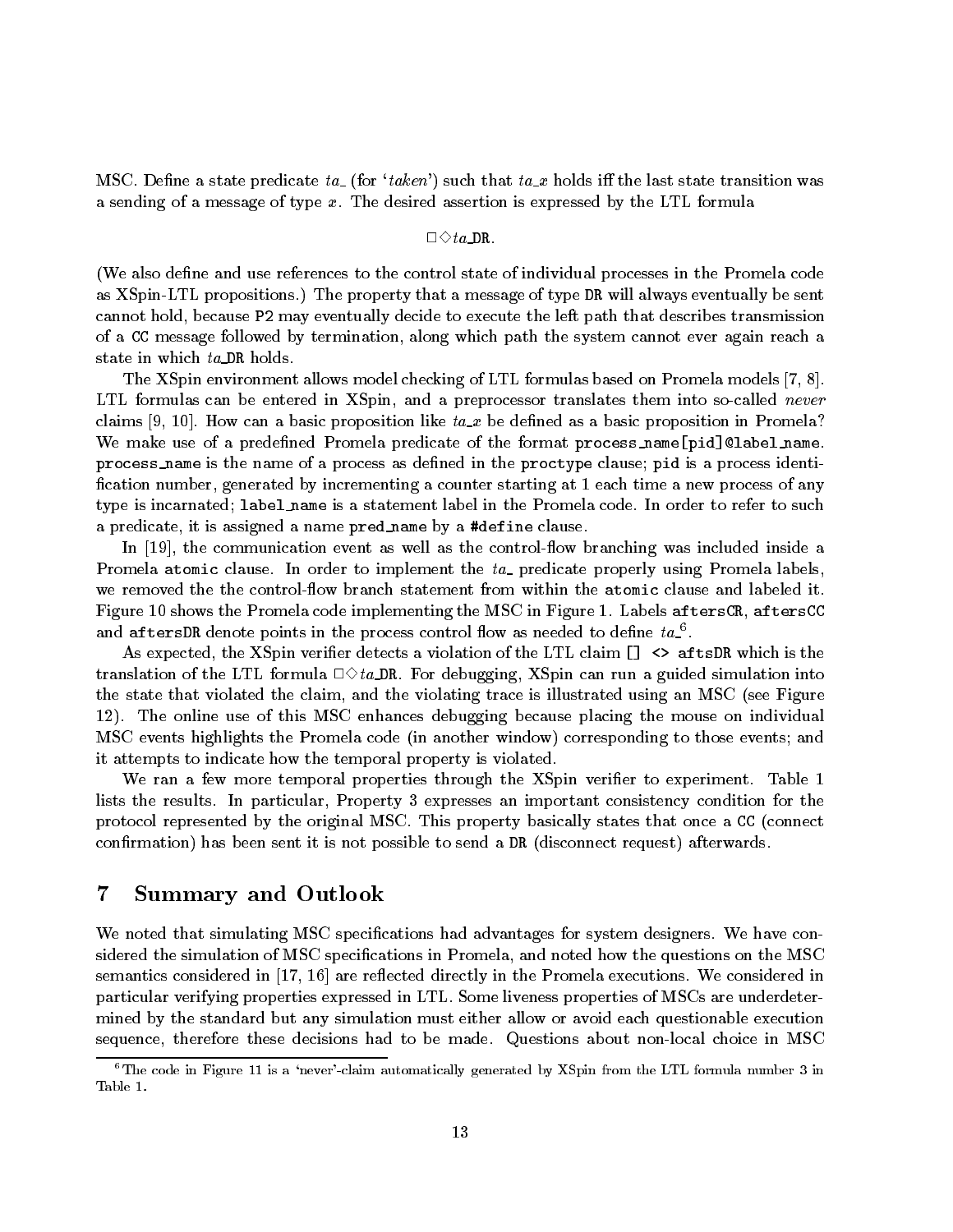```
mtype = {CR, CC, DR};
chan tu = [1] of { byte };
chan vv = [1] of { byte };
chan xy = [1] of { byte };
proctype P1()
{ C1:
  atomic {
    if
    :: tu!CR
    :: full(tu) -> skip
    fi;
   goto C2};
  c<sub>2</sub>:
  do
  :: atomic {
       v \cdot v \cdot [CC] \rightarrow v \cdot ?CC;
       goto END}
  :: atomic {
       xy?[DR] \rightarrow xy?DR;goto C1}
  od;
  END: skip
}
proctype P2()
{ C1:
  atomic {
     tu?[CR] -> tu?CR;
     goto C2};
  C2:
  do
  :: atomic {
        if
       :: vw!CC
       :: full(vw) -> skip;
       fi;
       goto END }
  :: atomic {
       i +:: xy!DR
       :: full(vw) -> skip
       fi;
       goto C1 }
  od:od;
 END: skip
\overline{ }init { atomic { run P1(); run P2() } }
```
Figure 9: Promela code for MSC example with branching control

```
mtype = {CR, CC, DR};#define aftsCR P1[1]@aftersCR
#define aftsCC P2[2]@aftersCC
#define aftsDR P2[2]@aftersDR
chan tu = [1] of { byte };
chan vv = [1] of { byte };
chan xy = [1] of { byte };
proctype P1()
{ C1:
 atomic {
   if:: tu!CR
   :: full(tu) -> skip
   fi; }
   aftersCR: goto C2;
 C2:
 do
  :: atomic {
      vw?[CC] -> vw?CC;
       goto END}
  :: atomic {
      xy?[DR] -> xy?DR;
      goto C1}
  od;
 END: skip}
proctype P2()
{ C1:
  atomic {
    tu?[CR] \rightarrow tu?CR;goto C2};
 C2:
  do
  :: atomic {
      if
       :: vw!CC
       :: full(vw) -> skip
       fi; }
       aftersCC: goto END
  :: atomic {
       if
       :: xy!DR
       :: full(vw) -> skip
       fi; }
       aftersDR: goto C1
  od;
END: skip}
```
Figure 10: Promela Code including state labels.

init { atomic { run P1(); run P2() } }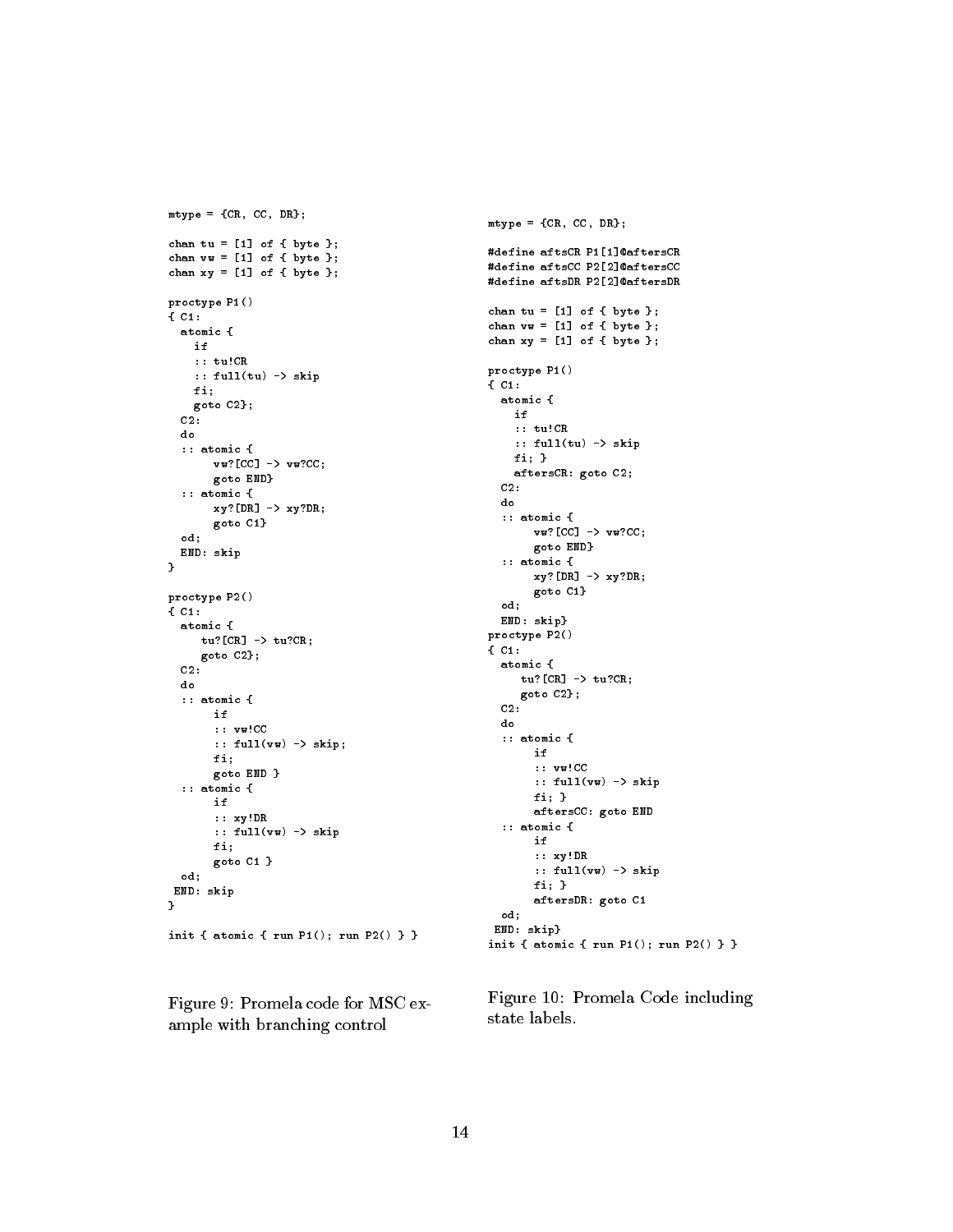```
/*
 * Formula As Typed: [] (aftsCC -> ! <> aftsDR)
 * The Never Claim Below Corresponds
 * To The Negated Formula !([] (aftsCC -> ! <> aftsDR))
 */
/* Normlzd: (true U ((true U (aftsDR)) && (aftsCC))) */
never {
T0_init:
if
:: (1) -> goto T0_init
:: ((aftsCC)) -> goto T0_S4
:: ((after \mathcal{L}) \mathcal{L} and (after acceptable) \mathcal{L}fi;
T0_S4:
if
:: (1) -> goto T0_S4
:: ((aftsDR)) -> goto accept_all
fi;
accept_all:
skip}
```
Figure 11: Promela temporal claim generated automatically from LTL formula.



Figure 12: MSC showing trace leading to a state violating [] <> aftsDR.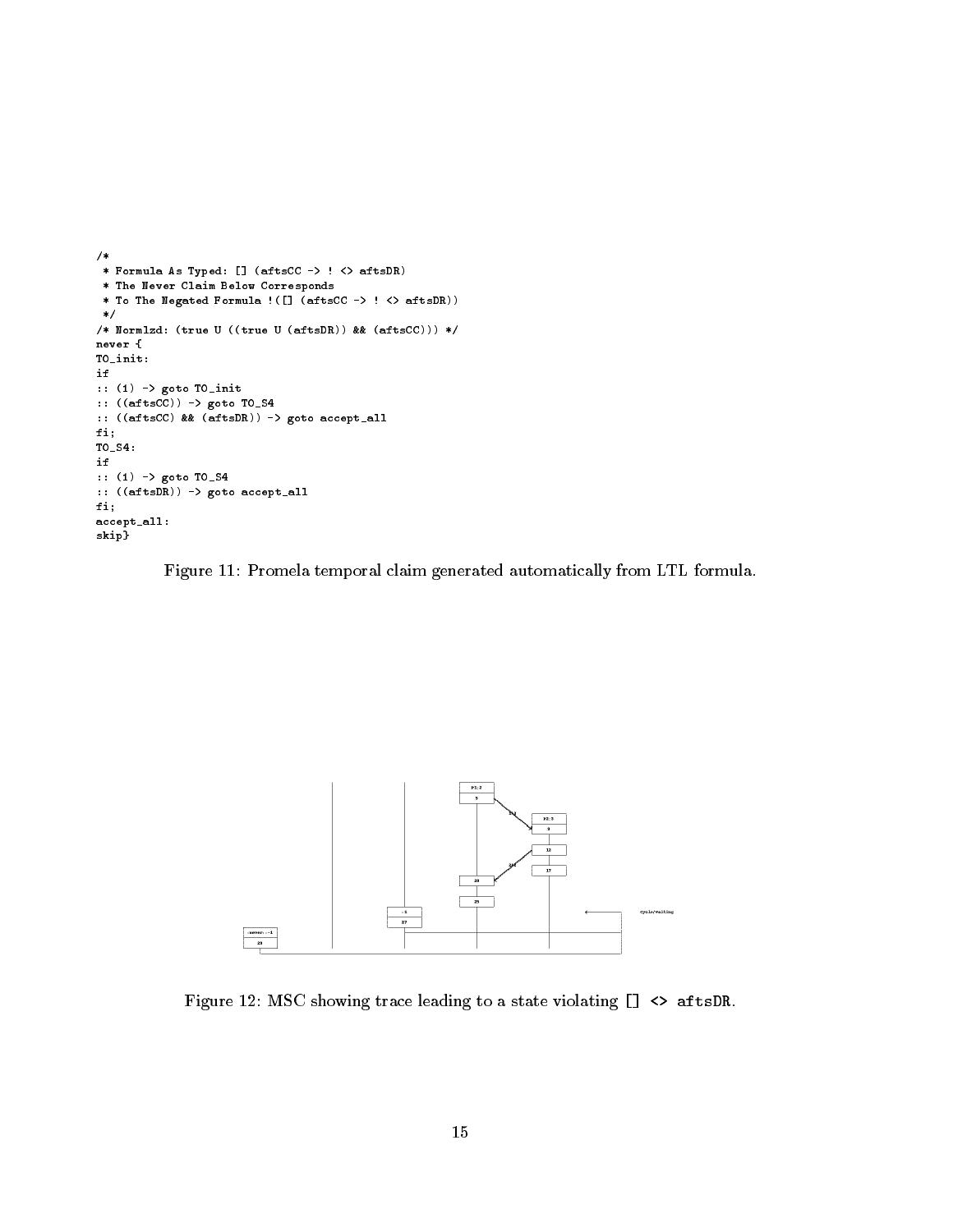| Property                                                                                                                                                                                                                                                                                                                                                                                                                                                                                   | Outcome       |
|--------------------------------------------------------------------------------------------------------------------------------------------------------------------------------------------------------------------------------------------------------------------------------------------------------------------------------------------------------------------------------------------------------------------------------------------------------------------------------------------|---------------|
| 1. $\Box \Leftrightarrow$ aftsCC                                                                                                                                                                                                                                                                                                                                                                                                                                                           | not satisfied |
| 2. $\leftrightarrow$ aftsCC                                                                                                                                                                                                                                                                                                                                                                                                                                                                | not satisfied |
| $3.$ [] (aftsCC $\rightarrow$ ! $\leftrightarrow$ aftsDR)                                                                                                                                                                                                                                                                                                                                                                                                                                  | satisfied     |
| 4. $\Box$ (aftsCR $\rightarrow$ <> aftsCC)                                                                                                                                                                                                                                                                                                                                                                                                                                                 | not satisfied |
| 5. aftsCR $\rightarrow$ $\leftrightarrow$ (aftsCC \/ aftsDR)                                                                                                                                                                                                                                                                                                                                                                                                                               | satisfied     |
| 6. $(\lceil\frac{\cdot}{\cdot}\rceil \cdot \text{C} \cdot \text{C} \cdot \text{C} \cdot \text{C} \cdot \text{C} \cdot \text{C} \cdot \text{C} \cdot \text{C} \cdot \text{C} \cdot \text{C} \cdot \text{C} \cdot \text{C} \cdot \text{C} \cdot \text{C} \cdot \text{C} \cdot \text{C} \cdot \text{C} \cdot \text{C} \cdot \text{C} \cdot \text{C} \cdot \text{C} \cdot \text{C} \cdot \text{C} \cdot \text{C} \cdot \text{C} \cdot \text{C} \cdot \text{C} \cdot \text{C} \cdot \text{C} \$ | satisfied     |

Table 1: Temporal Properties verified using XSpin

branching, which originally arose with conditions but is also present for HMSCs were also considered, and implemented following the development in [16]. To avoid imposing over-stringent liveness conditions (that the executing processes may only lag each other by a bounded amount), we considered introducing message-instance-channels and discussed their implementation in Promela and some consequences.

Current work includes a formalisation of the MSC-to-Promela translation and the development of a tool supporting this translation. Furthermore, we investigate the syntactic analysis of MSC specifications. We are interested in specifying syntactic conditions for the occurrence of non-local choices in MSC specications, as well as conditions for certain liveness problems (not) to arise. Combined with the analysis of MSC specifications as discussed in this paper the resulting tool can provide software engineers with substantial support in providing unambiguous first design specifications.

## Acknowledgements

The first author wishes to acknowledge the support of the Information Technology Research Centre (ITRC), the National Science and Engineering Research Council of Canada (NSERC), and Ob jecTime Limited.

# References

- [1] Telelogic AB. SDT. In G. von Bochmann, R. Dssouli, and O. Rafiq, editors, *Participant's* Proceedings of the 8th International Conference on Formal Description Techniques FORTE'95, List of tools for demonstrations, page 455.
- [2] R. Alur, G. J. Holzmann, and D. Peled. An analyzer for message sequence charts. In T. Margaria and B. Steffen, editors, Tools and Algorithms for the Construction and Analysis of Systems, Lecture Notes in Computer Science, Vol. 1055, pages 35-48. Springer Verlag, 1996.
- [3] F. Belina, D. Hogrefe, and A. Sarma. SDL with Applications from Protocol Specification. Prentice Hall International, 1991.
- [4] D. Brand and P. Zafiropulo. On communicating finite-state machines. Journal of the  $ACM$ , 30(2):323-342, Apr 1983.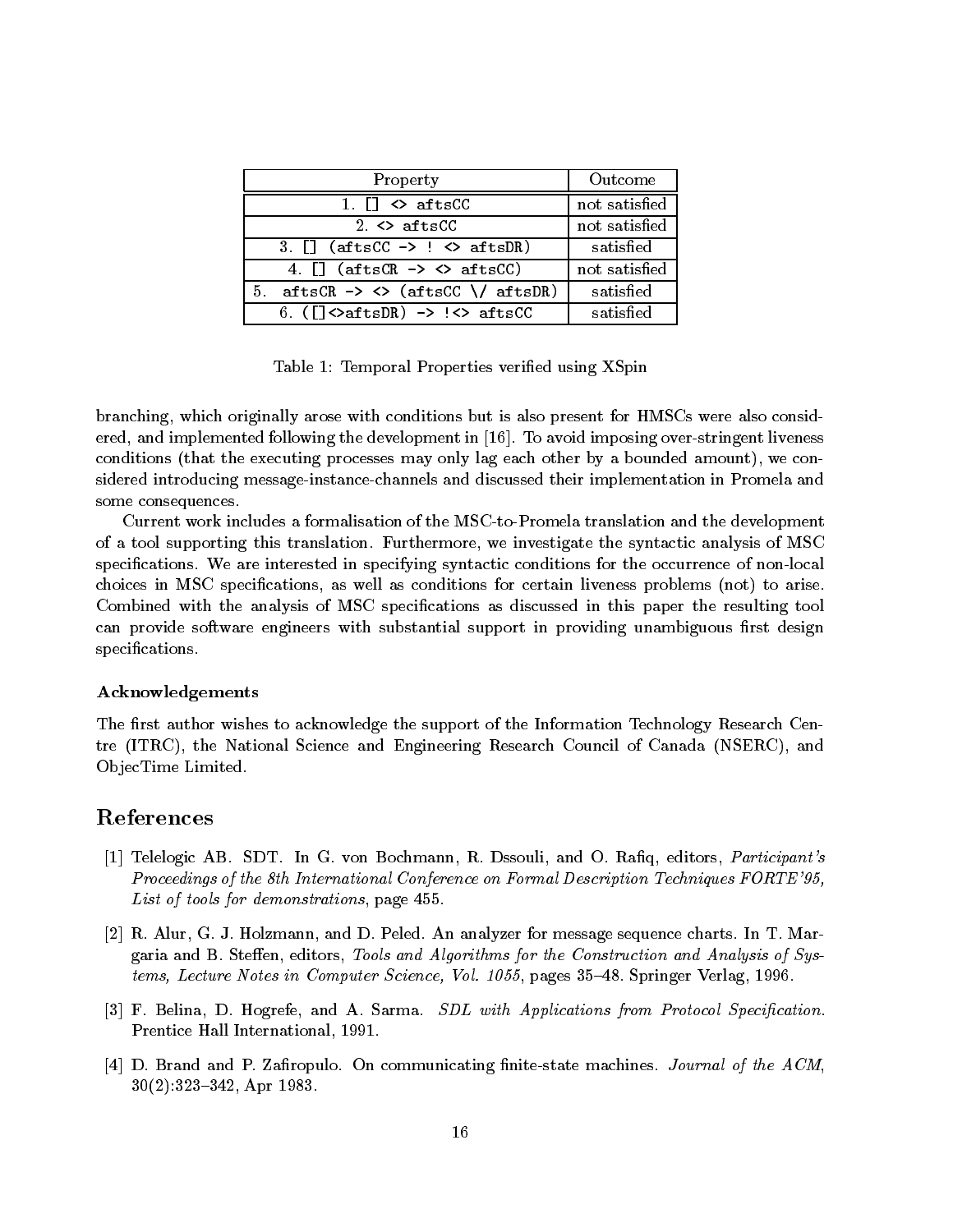- [5] R.J.A. Buhr and C.S. Casselman. Use Case Maps for Object-Oriented Systems. Prentice Hall, 1996.
- [6] F. Buschmann, R. Meunier, H. Rohnert, P. Sommerlad, and M. Stal. Pattern-Oriented Software Architecture - A System of Patterns. Wiley and Sons Ltd., 1996.
- [7] R. Gerth, D. Peled, M. Y. Vardi, and P. Wolper. Simple on-the-fly automatic verification of linear temporal logic. In T. Dembinski and M Sredniawa, editors, Protocol Specification, Testing and Verification XV, pages 1–18. Chapmann & Hall, 1995.
- [8] G. J. Holzmann. What's new in SPIN version 2.0. http://netlib.att.com/netlib/spin/index.html. Version April 17, 1996.
- [9] G. J. Holzmann. Design and Validation of Computer Protocols. Prentice-Hall International, 1991.
- [10] G. J. Holzmann. The verication of concurrent systems. AT&T Bell Laboratories, to be published by Prentice-Hall, 1995.
- [11] G. J. Holzmann. Early fault detection tools. In T. Margaria and B. Steffen, editors, Tools and Algorithms for the Construction and Analysis of Systems, Lecture Notes in Computer Science, Vol. 1055, pages  $1-13$ . Springer Verlag, 1996.
- [12] H. Ichikawa, M. Itoh, J. Kato, A. Takura, and M. Shibasaki. SDE: Incremental specication and development of communications software. IEEE Transactions on Computers,  $40(4):553-$ 561, Apr. 1991.
- [13] ITU-T. Recommendation Z.120. ITU Telecommunication Standardization Sector, Geneva, Switzerland, May 1996. Review Draft Version.
- [14] I. Jacobson and et al. Object-Oriented Software Engineering A Use-case Driven Approach. Addison-Wesley, 1992.
- [15] NTT Software Laboratories. SDE technical tour, Dec. 1995. Presentation slides.
- [16] P. B. Ladkin and S. Leue. Four issues concerning the semantics of Message Flow Graphs. In D. Hogrefe and S. Leue, editors, Formal Description Techniques, VII, Proceedings of the Seventh International Conference on Formal Description Techniques. Chapman & Hall, 1995.
- [17] P. B. Ladkin and S. Leue. Interpreting Message Flow Graphs. Formal Aspects of Computing,  $7(5):473{-}509, 1995.$
- [18] P. B. Ladkin and B. B. Simons. Static analysis of communicating processes. To appear, Springer Lecture Notes in Computer Science.
- [19] S. Leue and P. B. Ladkin. Implementing message sequence charts in PROMELA. In Jean-Charles Grégoire, editor, *Proceedings of the First SPIN Workshop*. INRS Télécommunications, Montréal, Canada, 1995.